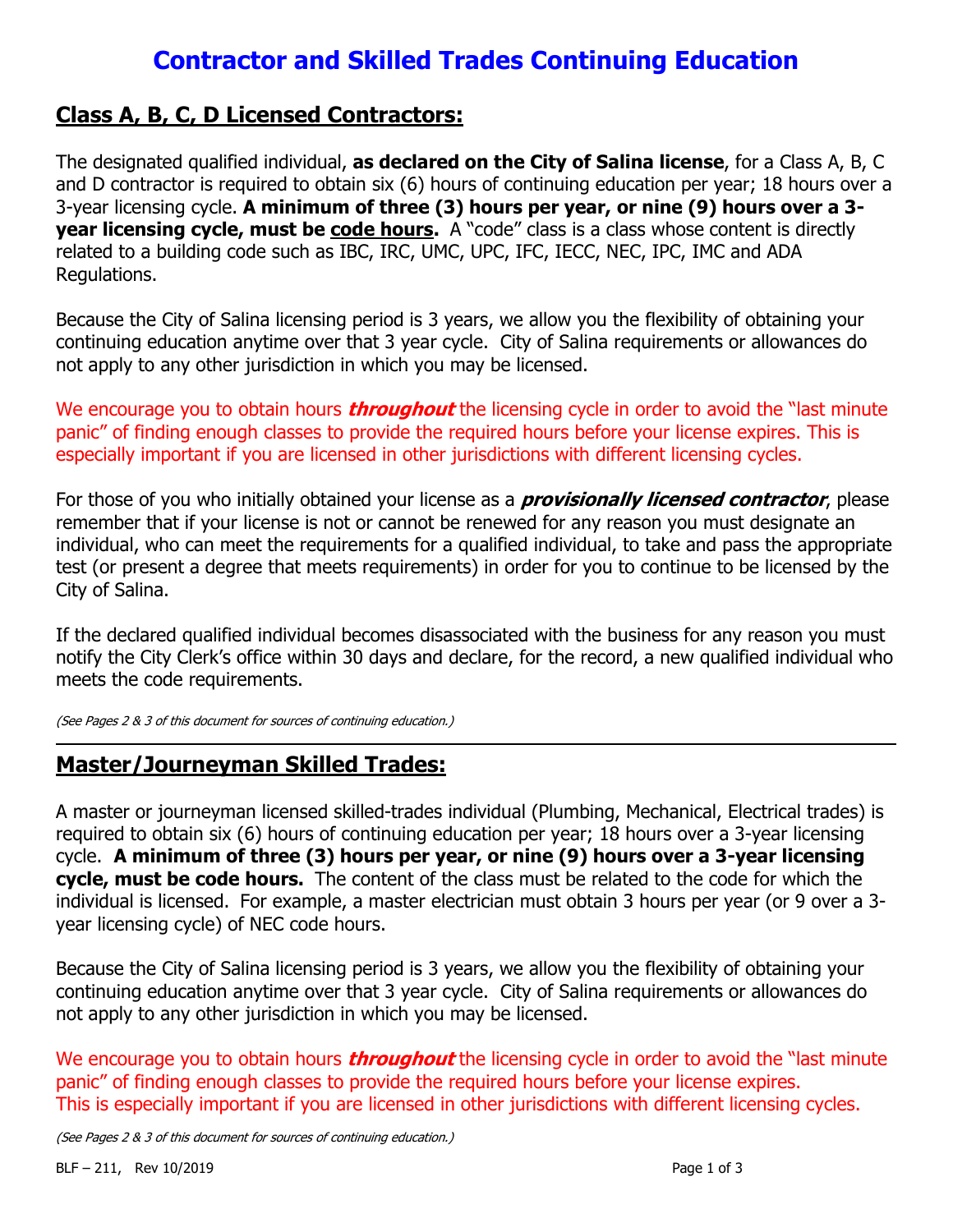## General Information about Continuing Education Classes

- $\triangleright$  All classes are subject to approval by the Building Official.
- $\triangleright$  Education credit is normally not approved for courses taken to prepare to take a test for the purposes of licensing.
- $\triangleright$  Business classes, including but not necessarily limited to tax preparation, book-keeping, workers compensation, and personnel management training are not approved for continuing education credit.
- $\triangleright$  If you find a course that you are interested in taking and you would like to know if it qualifies for your required continuing education hours, please bring the flyer, registration form or any other detailed information about the course to the Building Official (or email us at building.services@salina.org). The Building Official will review the information and let you know if it qualifies for continuing education hours.
- $\triangleright$  Once you attend/complete a class or seminar, you must obtain a certificate or written statement indicating the date of the class, title of the class, class content in general, the company/individual/association who presented the class, number of classroom hours, your name as attendee, and the code version (if the class was for code credit). If you do not have documentation that meets these requirements, you will not be given credit for the class.
- $\triangleright$  It is your responsibility to maintain a file of all certificates and present them to the City Clerk at the time of license renewal.

City of Salina staff is committed to providing continuing education classes whenever possible. Notifications are sent via email. If you have not signed up to receive those emails (or if your email address has changed since you originally subscribed) please go to the city's website at www.salinaks.gov, click on "Participate and Engage" and then click on "Mailing Lists" and sign up for continuing education notices.

#### Sources of Continuing Education

These are suggested sources for you to use in finding continuing education classes. This list does not represent all possible sources.

KPHCC / Kansas Plumbing, Heating, Cooling Contractors Association, Inc. www.phccks.org 1632 S. West St., Suite 3, Wichita, KS 67213 – 316-943-7100

IAPMO / International Association of Plumbing and Mechanical Officials www.iapmo.org, or call 1-800-854-2766

ICC / International Code Council www.iccsafe.org or call 1-800-423-6587 (you can also order code books IBC, IRC etc. from this site)

Salina Chapter IAPMO – presents local continuing education from time to time. Call Duane Grace (Chairman), 785-827-6701 or Forest Boehlke (Secretary/Treasurer) 785-342-6701.

BLF – 211, Rev 10/2019 Page 2 of 3